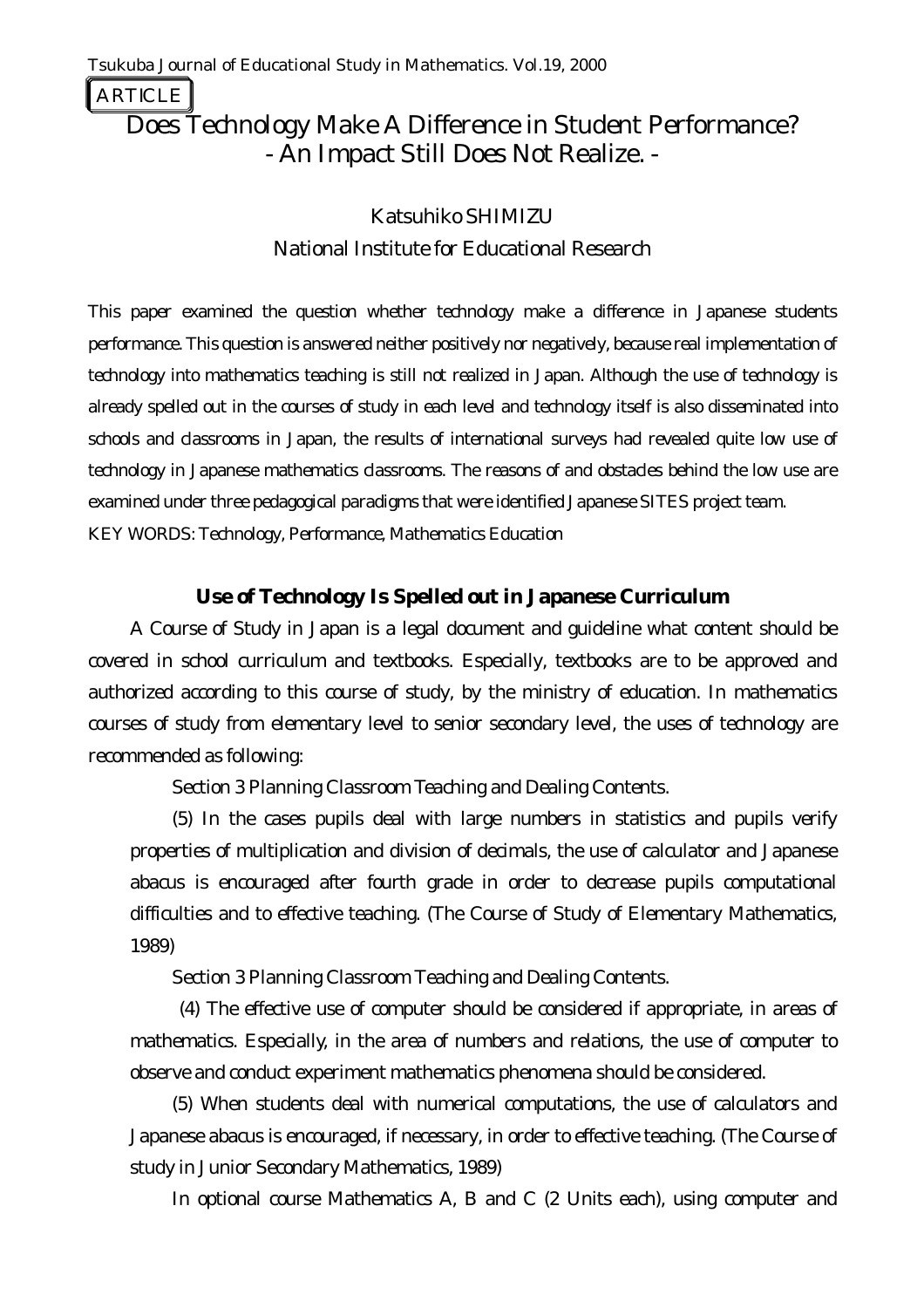*learning computational algorithm including BASIC programming are placed in the objectives.*

*Section 3 Planning Classroom Teaching and Dealing Contents in Each Course.*

*2 (2) In each course, the use of computer as effective teaching media will be considered, if it is appropriate.*

*2 (3) When students deal with numerical computations, the use of calculators and Japanese abacus is encouraged, if necessary, in order to effective teaching. (The Course of study in Senior Secondary Mathematics, 1989)*

Many will expect Japanese students expose highly to technologies and utilize it in mathematics classrooms. In fact, many elementary mathematics textbooks print "calculator marks" to show the place to use it and use a photograph of computer screen to suggest computer use. Also, in the secondary mathematics textbooks, calculators and computers are printed in its' pages. As shown in the course of study, programming BASIC language for the sake of mathematics learning is included in a high school mathematics course of study, as content.

In the next course of study that just has released and is to be implemented in 2002, the use of technologies is more emphasized than recent one. Here are excerpts from next mathematics courses of study.

*Section 3 Planning Classroom Teaching and Dealing Contents in Each Grade.*

*2 (5) In the problem solving process, after third grade, the use of calculators and Japanese abacus is encouraged when pupils deal with large numbers and complex computation. In addition to the use of these tools, estimation and verification of computation should be devised.*

*2 (6) The effective use of computers should be considered in order to enrich pupil's sense of number and figure and to foster pupils to present by table and graph. (The Course of Study in Elementary Mathematics, 1998)*

*Section 3 Planning Classroom Teaching and Dealing Contents.*

*4 In teaching each area, the use of Japanese abacus, calculator, computer and information communication network should be considered in order to effective teaching. Especially, the use of these tools is encouraged to observe, operate and conduct experiment numerical computation and relations. (The Course of Study in Junior Secondary Mathematics, 1998)*

*Using computers and learning computational algorithms including programming are place in the objects and content, especially in Fundamental Mathematics (compulsory selective), Mathematics A, B and C.*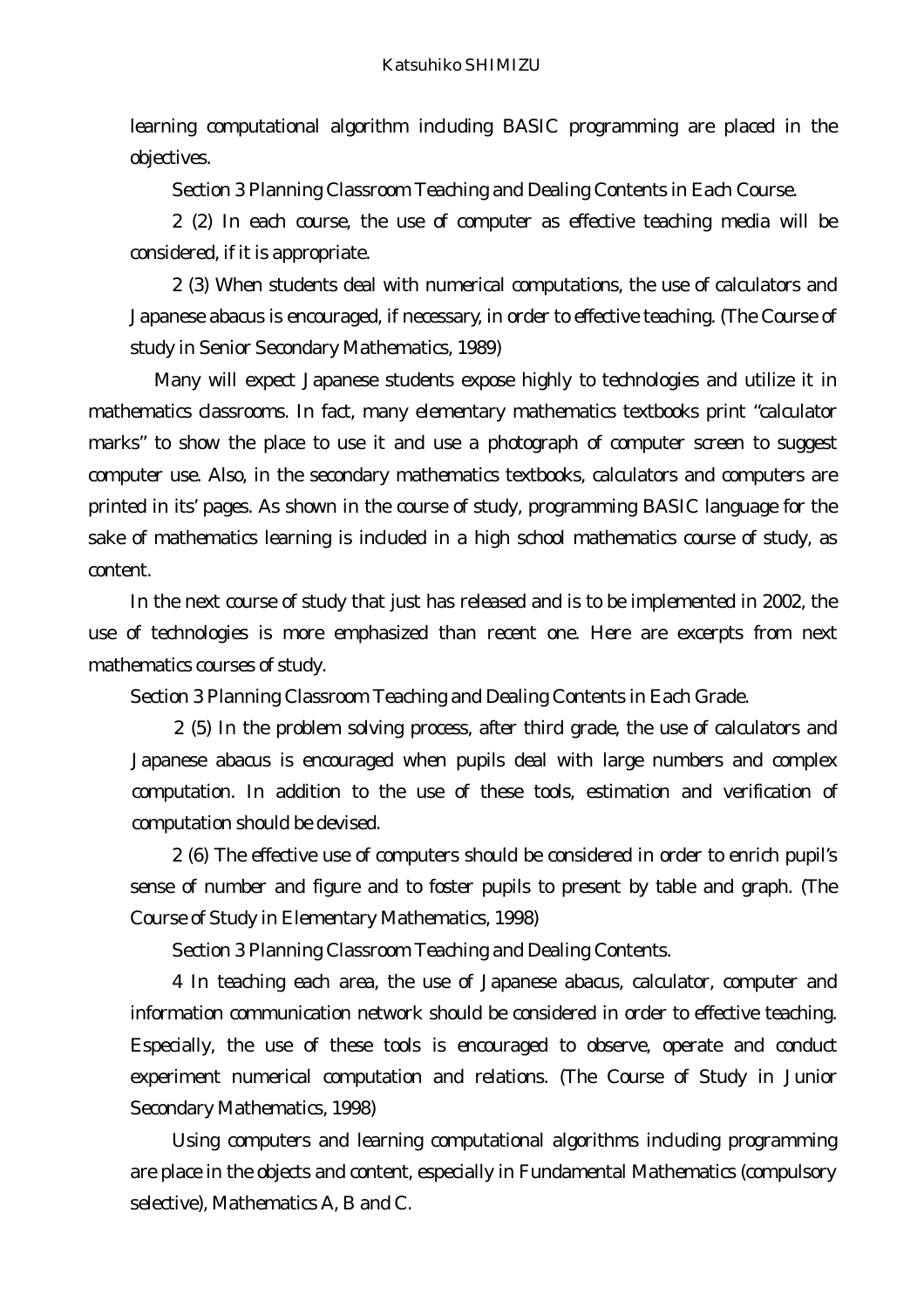*Section 3 Planning Classroom Teaching Plan and Dealing Contents in Each Grade.* 2 (1) *In each course, the use of computer and information communication network will be considered, if it is appropriate. (The Course of Study in Senior Secondary Mathematics, 1999)*

The use of technologies such as, calculators, graphing calculators, and computer software, are actually emphasized in the courses of study and in textbook. Guidebooks for teachers by the ministry of education have included teaching plans of demonstration lessons that utilize technology in mathematics classrooms.

Based on the above explanation of Japanese mathematics education, one might naturally conclude Japanese students frequently expose to technologies and our high mathematics performances in international surveys such as SIMMS, TIMSS due partly to this technology use. But, unfortunately, the questionnaires on classroom teaching to teachers and student in TIMSS study had revealed a quite opposite picture of what really happened.

## **The Real Picture on the Use of Technology in Japanese Mathematics Classroom**

Japan did not participate on the POP III survey in TIMSS, therefore a comparison between Japan and France, Netherland cannot be possible in upper secondary level. In the surveys of POP I and POP II, several questions about the use of calculator/computer are included in students' questionnaire and teachers questionnaire (National Institute for Educational Research, Monograph 126 "Mathematics and Science Achievement of Japanese Elementary and Junior Secondary Students", 1996). There are two following questions in student questionnaire: "How often do you use calculator in your math. Classroom?" and "How often do you use computer in your math. Classroom?" The result of these questions drastically contrasted with described above in regard to the use of technology.

| <b>Calculator Use</b> |           |         |       |       |       |  |
|-----------------------|-----------|---------|-------|-------|-------|--|
|                       | $\%$      | Usually | Often | A few | Never |  |
| POP.                  | 3rd Grade | 0.8     | 99    |       | 88    |  |
|                       | 4th Grade | 0.5     | 10.3  |       | 88.6  |  |
| POP II                | 1st Grade | 0.4     | 33    | 22.9  | 73.3  |  |
|                       | 2nd Grade | 0.3     | 3.6   | 21 Q  | 741   |  |

| <b>Computer Use</b> |           |                |       |       |              |  |
|---------------------|-----------|----------------|-------|-------|--------------|--|
|                     | $\%$      | <b>Usually</b> | Often | A few | <b>Never</b> |  |
| <b>POP</b>          | 3rd Grade | 1 2            | 101   |       | 87.5         |  |
|                     | 4th Grade |                | 9.2   |       | 89.3         |  |
| POP II              | 1st Grade | 0.3            | 3.4   | 15.9  | 80.3         |  |
|                     | 2nd Grade | nз             | 38    | 201   | 75.5         |  |

Table.1 The Actual Use of Calculator and Computer (Pupils and Students)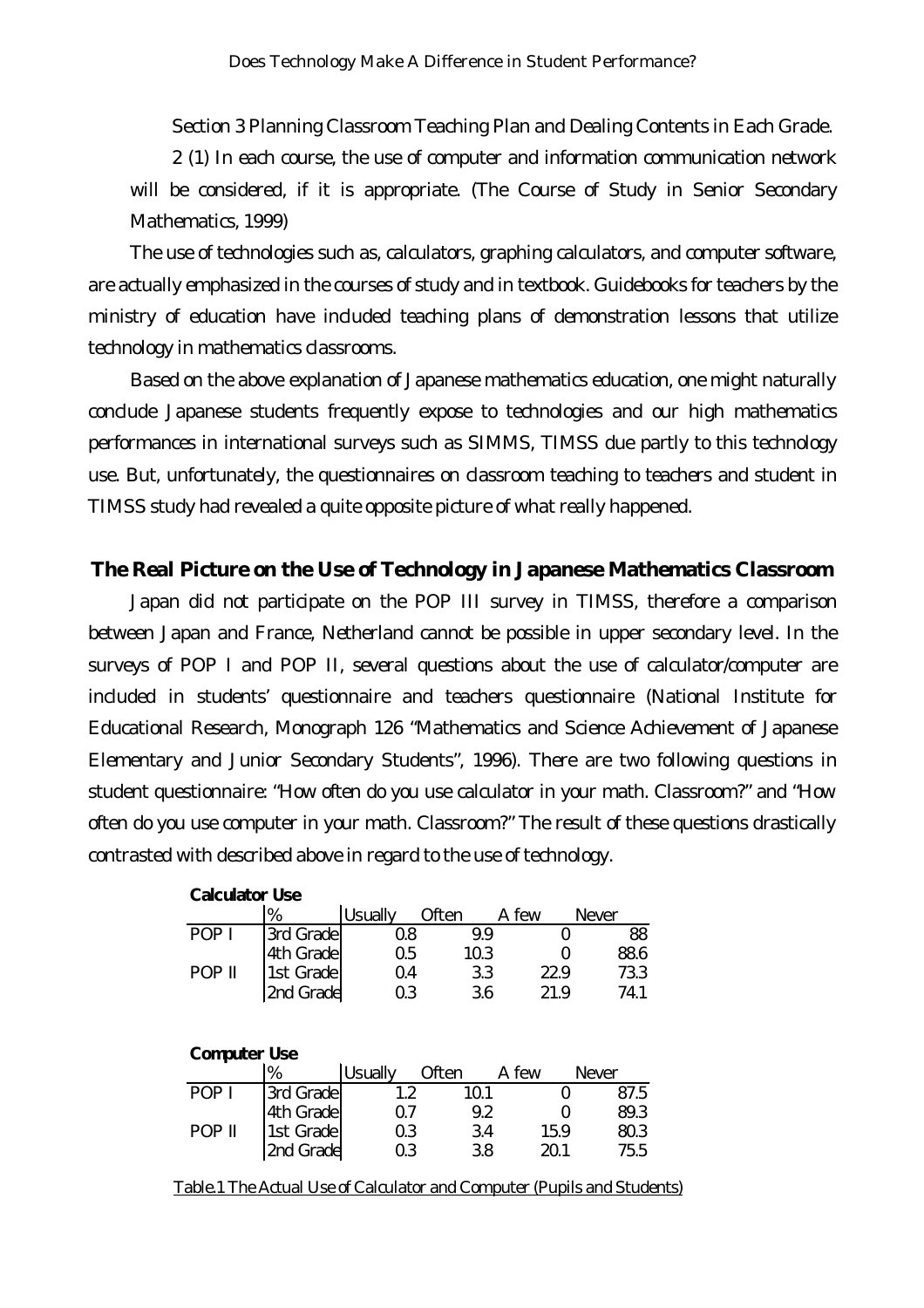The tables show that calculator and computer are neither frequently used nor occasionally used. Only one tenth of elementary pupils answered they use "often" and one fifth of junior secondary students use "a few". The rest of pupils and students have never used calculator and computer in their mathematics classrooms.

What result is obtained in teacher's questionnaire? There are two questions on the use of computers: "Do you suggest students to use computer in exercises and problem solving?" and "Do you suggest students to use computer assisted drill and practice?"

| <b>OUT MACK OSCITT LACK CROCK IT ONIGHT SORVING</b> |           |                |       |       |              |
|-----------------------------------------------------|-----------|----------------|-------|-------|--------------|
|                                                     |           | <b>Usually</b> | Often | A few | <b>Never</b> |
| POP I                                               | 3rd Grade | 0.0            |       | 49    | 93.8         |
|                                                     | 4th Grade | Ω7             |       | 5.5   | 91.O         |
| POP II                                              | 1st Grade | 0.0            | 0.0   | 86    | 90.8         |
|                                                     | 2nd Grade | 0.0            |       | 86    | 908          |

## Computer Use in Exercise/Problem Solving.

#### Computer Use in Drill and Practice.

|            | %         | <b>Usually</b> | Often | A few | <b>Never</b> |
|------------|-----------|----------------|-------|-------|--------------|
| <b>POP</b> | 3rd Grade |                |       |       | 93.1         |
|            | 4th Grade | 0.0            | 0.0   | 28    | 95.2         |
| POP II     | 1st Grade | 1.3            | 20    | 59    | 90.8         |
|            | 2nd Grade | 0.0            |       | 86    | 908          |

#### Table 2. The Actual Uses of Computer (Teachers)

| Calculator<br>Use %        |           | Everyday       | Once or<br>Twice in a<br>week. | Once or<br>Twice in a<br>month. | A few or<br>Never |
|----------------------------|-----------|----------------|--------------------------------|---------------------------------|-------------------|
| a. Check                   | 3rd Grade | 1.4            | 0.0                            | 0.7                             | 97.2              |
| Answers.                   | 4th Grade | 0.0            | 1.4                            | 1.4                             | 97.2              |
|                            | 1st Grade | 0 <sub>0</sub> | 0.7                            | 0.7                             | 98.7              |
|                            | 2nd Grade | 0.0            | 0.7                            | 26                              | 94.1              |
| b. Examination 3rd Grade   |           | 0.7            | 0.7                            | 0.0                             | 97.9              |
|                            | 4th Grade | 0.0            | 0.7                            | 0.0                             | 99.3              |
|                            | 1st Grade | 0.0            | 0.0                            | 0.0                             | 100.0             |
|                            | 2nd Grade | 1.4            | 0.0                            | 0.7                             | 96.7              |
| c. Mechanical              | 3rd Grade | 0.0            | 0.0                            | 0.0                             | 97.9              |
| Computation 4th Grade      |           | 0.0            | 0.7                            | 1.4                             | 97.9              |
|                            | 1st Grade | 0.0            | 0.0                            | 5.9                             | 94.1              |
|                            | 2nd Grade | 0.0            | 0.0                            | 86                              | 86.8              |
| d. Compulex                | 3rd Grade | 0.7            | 0.7                            | 0.0                             | 97.9              |
| Computation 4th Grade      |           | 0.0            | 0.7                            | 21                              | 97.2              |
|                            | 1st Grade | 0.7            | 0.0                            | 6.6                             | 92.8              |
|                            | 2nd Grade | 0.0            | 1.3                            | 6.6                             | 90.1              |
| e. Investigation 3rd Grade |           | 0.7            | 0.0                            | 21                              | 96.5              |
| of number                  | 4th Grade | 0.0            | 0.0                            | 1.4                             | 98.6              |
| concepts.                  | 1st Grade | 0.0            | 0.0                            | 5.3                             | 94.7              |
|                            | 2nd Grade | 1.3            | 1.3                            | 7.2                             | 88.2              |

Table.3 The Use of Calculator on Occasions (Teachers)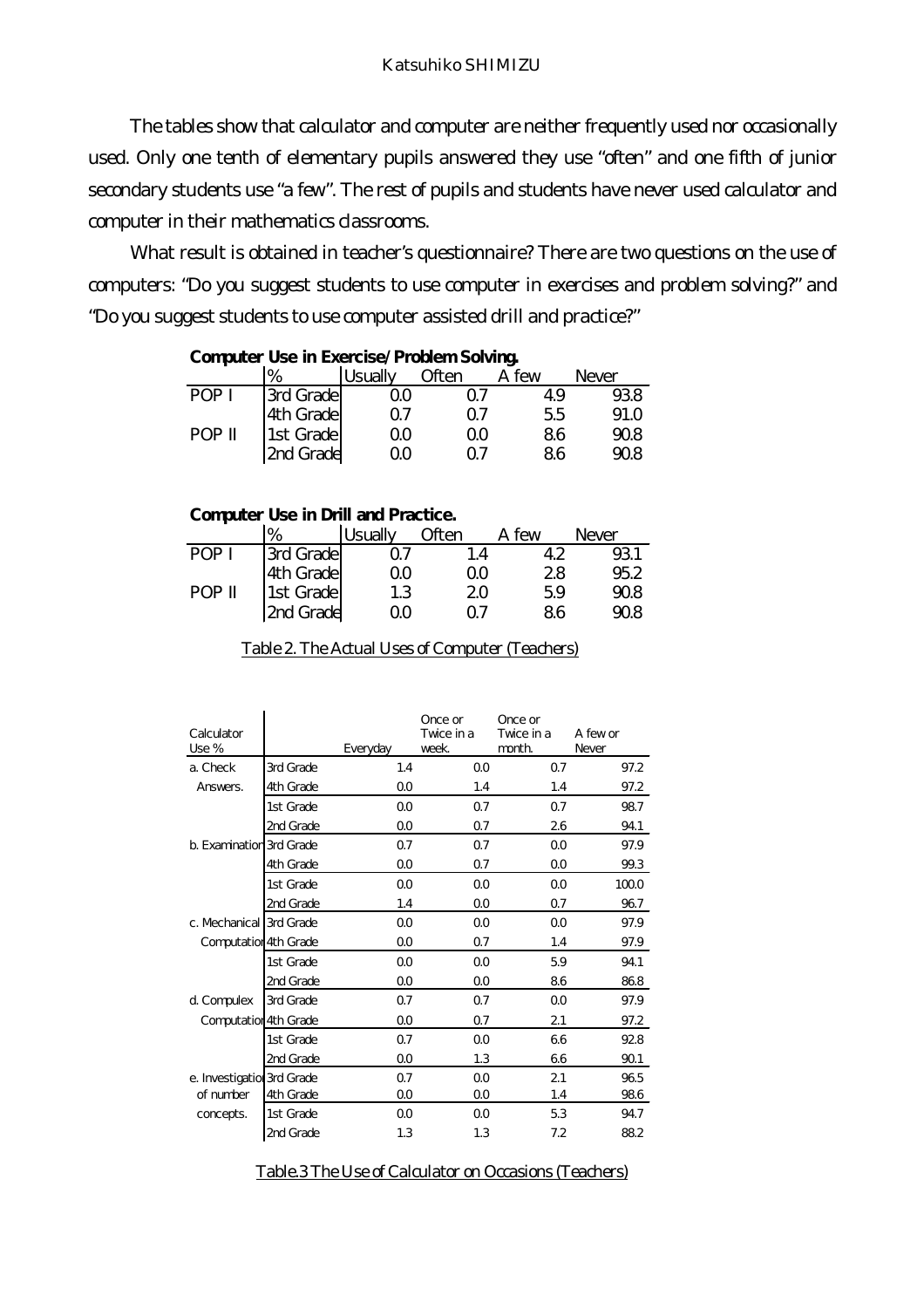The results are almost same as found in students' questionnaire and rather disappointing than student's result. Teachers reported they did not use computers more fewer than what students reported.

The question on calculator is about "For what occasion do you ask students to use calculator?" Five occasions were listed and teacher responded to each purpose. The Upper rows show the result in elementary teachers and the lower shows the result in junior secondary level.

Another disappointing result is shown above. Teachers of elementary and junior secondary almost have never used calculator on any occasions. Even the use of calculator on complex computation is described and encouraged in the courses of study, they do not try. Only about five percents of junior secondary teachers used calculator on three occasions.

The real picture has revealed that calculator and computer are almost not used in Japanese mathematics classrooms. The situation in senior secondary school is expected to be the same as elementary and junior secondary. This fact suggests that technology in Japanese mathematics education has realized its impact neither on the way to teach mathematics, nor on students' achievement, because it is not used commonly.

Japanese national SIMSS report (National Institute for Educational Research, Monograph No.103, Mathematics Achievement of Secondary Students and Factors, 1982) had examined the correlation between students' mathematics achievement and their view toward the use of calculator and computer. The statistical relations between achievement and technology were following:

| <b>Junoir</b><br>Highschool |                                                                            |        | Senior<br>Highschool |                    |       |
|-----------------------------|----------------------------------------------------------------------------|--------|----------------------|--------------------|-------|
| correlation                 | regression contribution correlation regression contribution<br>coefficient | ration |                      | coefficient ration |       |
| $-0.112$                    | - 0070                                                                     | 0008   | 0191                 | 0.068              | 0.013 |

Table. 4 Mathematics Achievement and Calculator/Computer

These statistics were significant but quite small. The contribution ratios were only 0.008 in junior high and only 0.013 in senior high. The impact of technology on mathematics achievement in the SIMSS seemed to be very low, and it is expected to be same, today.

In fact, no drastic increase or decrease of students' achievement form SIMMS result to TIMSS result has been reported. Also, the recent national survey for curriculum revision conducted by the Ministry of Education (National Survey on Curriculum Implementation and Achievement, 1998) reported that Japanese students shown good performance in general, as they had shown the same achievement in the previous one. This survey had taken 15,000 students each from elementary and junior secondary levels, therefore a degree of confidence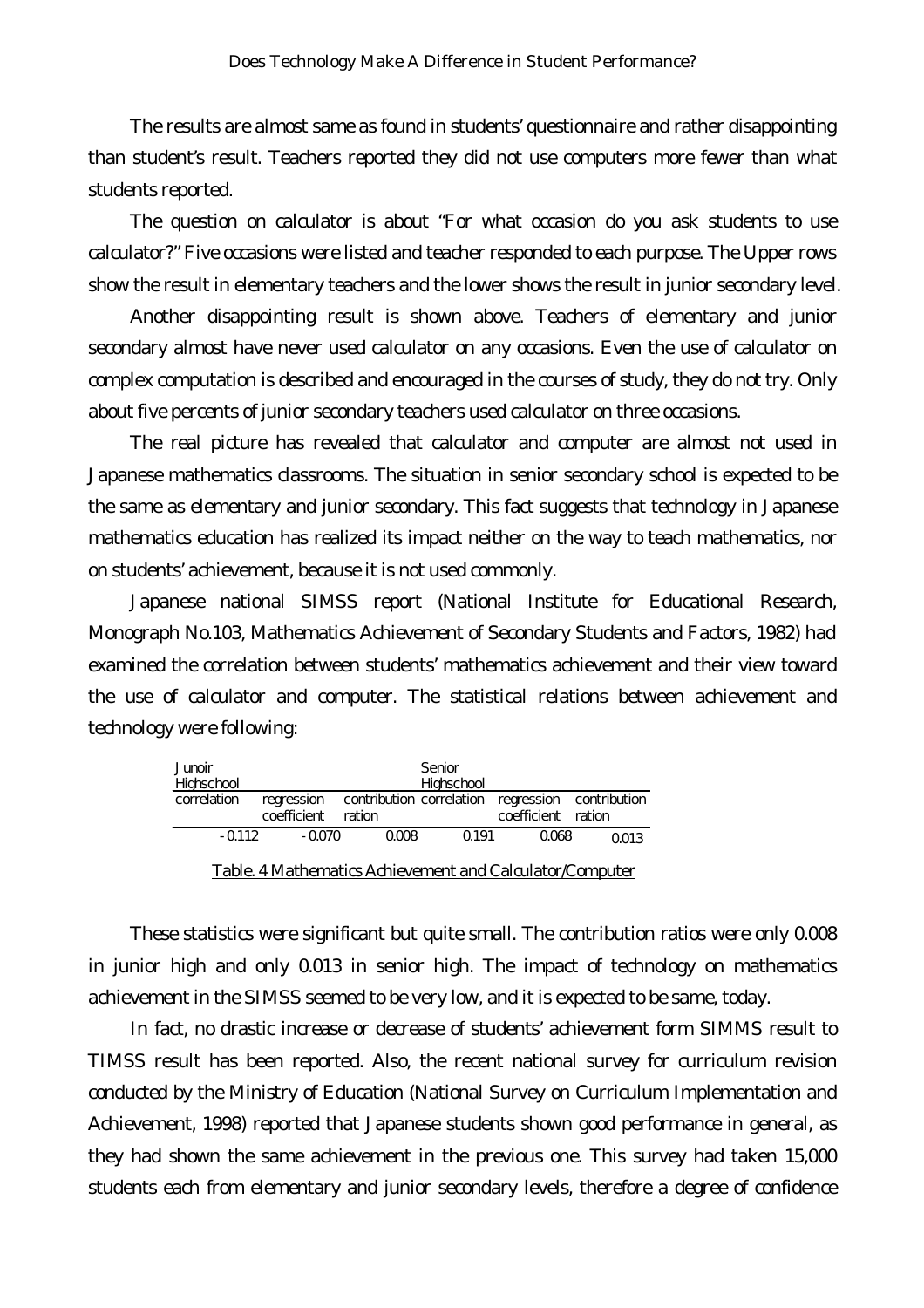seems to be very high. This survey also reported that Japanese students shown good performance in knowledge and skills, and shown relatively unsatisfying performance in thinking and presentation.

Based on the document above, the impact of technology on intended mathematics curriculum is clearly shown in the courses of study. Technology has incorporated into mathematics curriculum and shows its importance on mathematics education. On the other hand, the statistical facts have shown the impact of technology on mathematics classroom is quite small and limited. Unfortunately, it seems that we cannot observe the use of technology in usual mathematics classroom. The answer to the question "Does technology make a difference in students performance" will be "No, it does not". The possible positive answer to this question might be "The impact still does not realize."

But this result does not due to a situation that Japanese schools are not equipped with computers and calculators. According to the statistics by the Ministry of Education (1997), 90.7% of elementary schools, 99.8% of junior secondary schools and 100% of senior secondary schools have computers. The ratios of students vs. computer are 43.2 in elementary schools, 16.1 in junior secondary schools and 11.4 in senior secondary schools. Educational software is provided through governmental organizations, public organizations and commercial software houses. The government also plans to provide Internet access to all schools by 2003. The ministry of education runs some innovative Internet school projects.

The purchase of calculators and graphic calculators are also encouraged and assisted by the Ministry of Education. Financial assistance for schools is provided through the tax return to local governments from central government. Schools can buy calculators and graphing calculators by this funding. In fact, a Japanese calculator manufacturer accomplished good business in elementary level. Graphing calculators still wait teachers' attention to be in their mathematics classrooms.

Therefore, computers and calculators themselves are ready to be used in mathematics classroom, if teachers and students want to use. Unfortunately, the reality of the use of technology in mathematics classroom of Japan is not ready for launching it on teaching mathematics. There might be the obstacle beside hardware or the reason why technology is not used.

## **Why Is Technology Not Used in Japanese Mathematics Classrooms? The Need for Good Pedagogical Orientations**

In this section, I would like to discuss the reasons why technology is not used in Japanese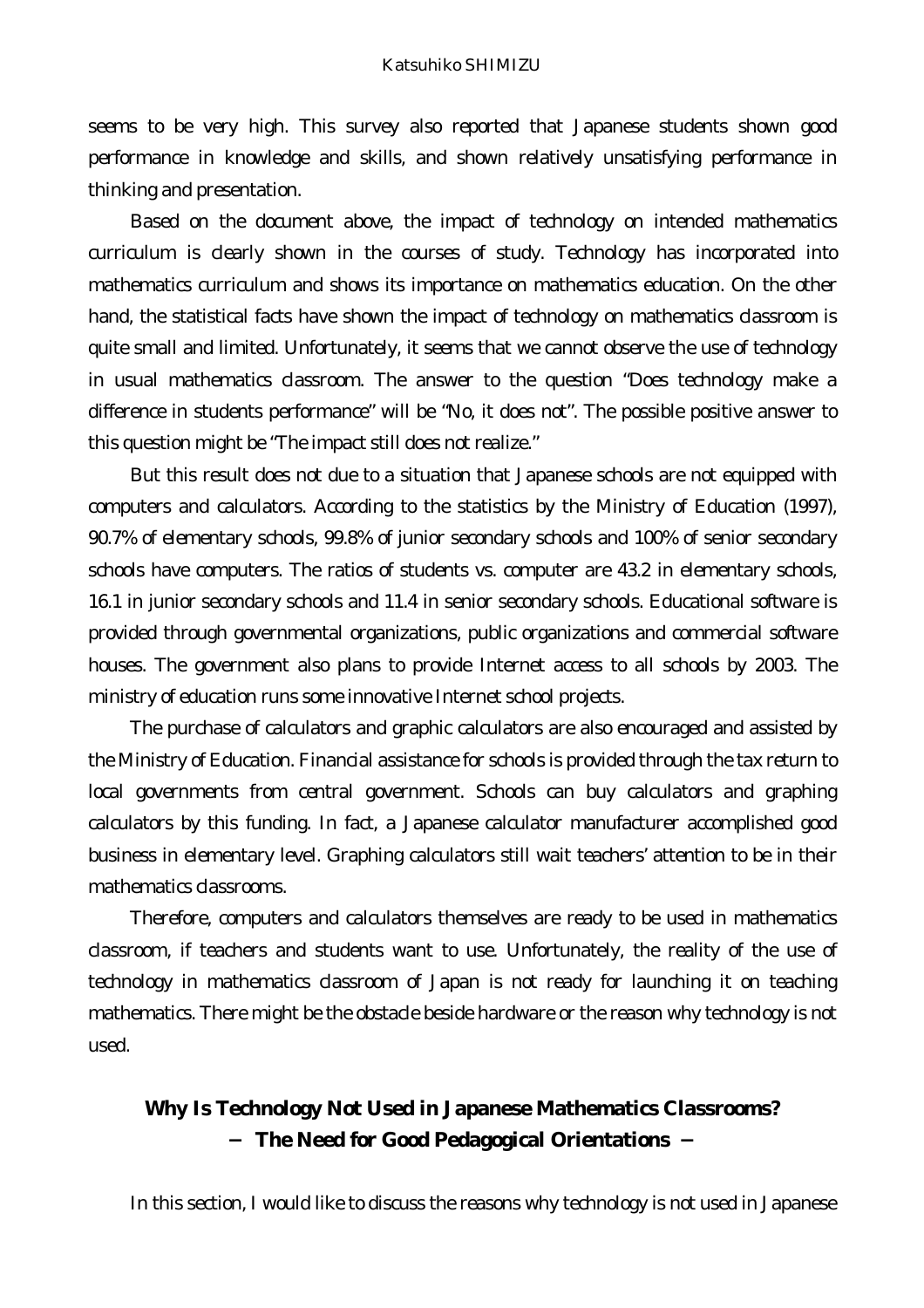mathematics classrooms. Second International Technology in Education Survey (SITES) is now being conducted by IEA. SITES project now focuses on Module I the survey on schools and a collection of innovative practices. Japanese SITES task force team collected and analyzed computer-use practices from 250 schools each from elementary, junior secondary and senior secondary levels. The team concluded to categorized into followings:

# *1) The Practices under Traditionally Important Pedagogical Paradigm. 2) The Practices under Emerging Pedagogical Paradigm. 3) The Practices under Computer Literacy Pedagogical Paradigm.*

The first category refers to the practice that technology is used for effective teaching, enrichment of traditionally important educational goals such as acquisition of knowledge, skills etc. The practices such as Computer Assisted Instruction, Demonstration by computer are included in this category. The second category refers to the practice that technology is used to realize new educational goals such as interdisciplinary studies, process-oriented learning, and constructivist learning. The practices like interdisciplinary study, cross-curricular study, research like activity are included in this category. The third category refers to the practice that technology itself or computer literacy is an educational goal. From keyboard skills, hardware knowledge, programming to HTML homepage construction, Internet access, e-mail, this category include a variety of practices.



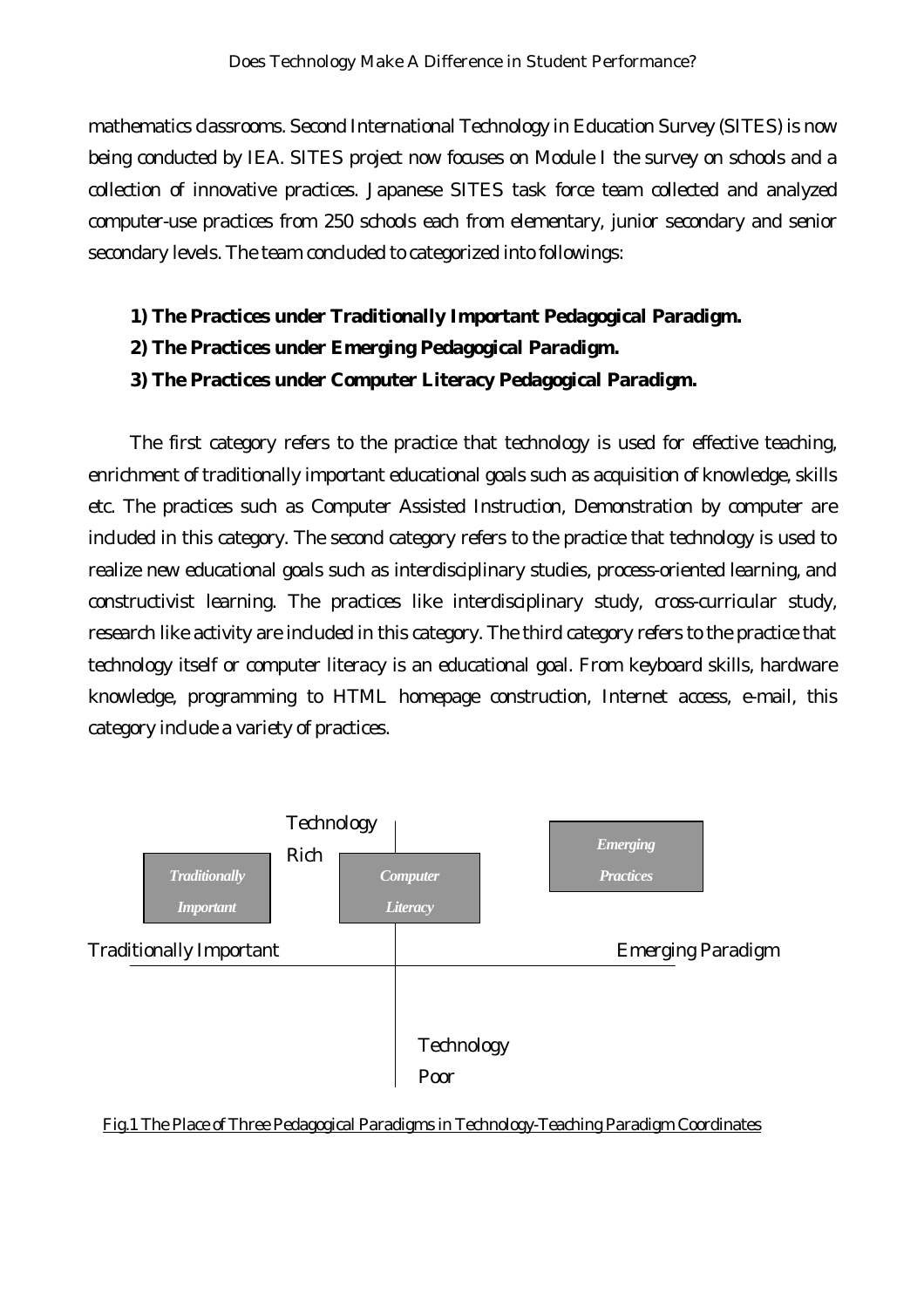#### Katsuhiko SHIMIZU

These categories could be applied also to computer-use practices in mathematics education. Computer demonstration, the use of calculator, graphing calculator and symbolic software to substitute student ability of mathematical processing seem to be included in the first category. Problem solving, investigation, experimental approach, inquiry, cross-curricular activities (science and math., social studies and math. etc.,.) are to be included in the second category. Programming for mastering programming, computer algorithms, mastering how to use mathematical software are included in the third category.

Mathematics teachers and students in Japan tend to suppose the use of technology in the first category, when they encountered with it. Therefore a fear of a negative effect on student performance will occur, because students can get rid of what they suppose to master. There seems to be several pitfalls to reach this conclusion. Teachers and student may have a belief that technology is the tool for substituting human ability and is not the tool for enhancing human ability. If they have such belief, they suppose to use technology when they should not use. On the other hand, mathematics teachers who are well experienced in using technology tend to use it for seeing and observing mathematical phenomena to understand. These teachers do not see technology as substitutions.

In addition, it should be examined, for the education in the information society, whether mathematical knowledge and skills/procedure are the most important things to master or not. We should consider this question, first. And, technology does not interfere learning of such basics, if it is properly used. This fact should be taken into account, when teachers and students have a doubt on the use of technology. But this fear is very natural, because *these basics are tested* in international, national and local surveys.

The practices under emerging pedagogical paradigm also are developed in Japanese mathematics education community. Teacher Teaching with Technology group (Now, there is T3 Japan), International Group for Cabri Geometry (There have been Japanese Cabri-Geometry for ten years), Excel User Group etc., enthusiastically have developed many innovative practices. We share developed practices through Internet and mail group (mathedu mail group exists). Many books on the use of calculators/graphing calculators and its classroom practices have been published. Unfortunately, these innovative practices do not depart from our small community into the general audience of Japanese mathematics teachers. The reason why these practice keep staying inside the community seems to be following: the ability or outcome from these practices is difficult to be assessed and *this ability or outcome is not tested in surveys and entrance examinations.* Therefore many mathematics teachers and students hesitate to walk in the arena of this interesting emerging pedagogical paradigm. Actually, an effect of using technology in mathematics classroom will not directly lead the improvement of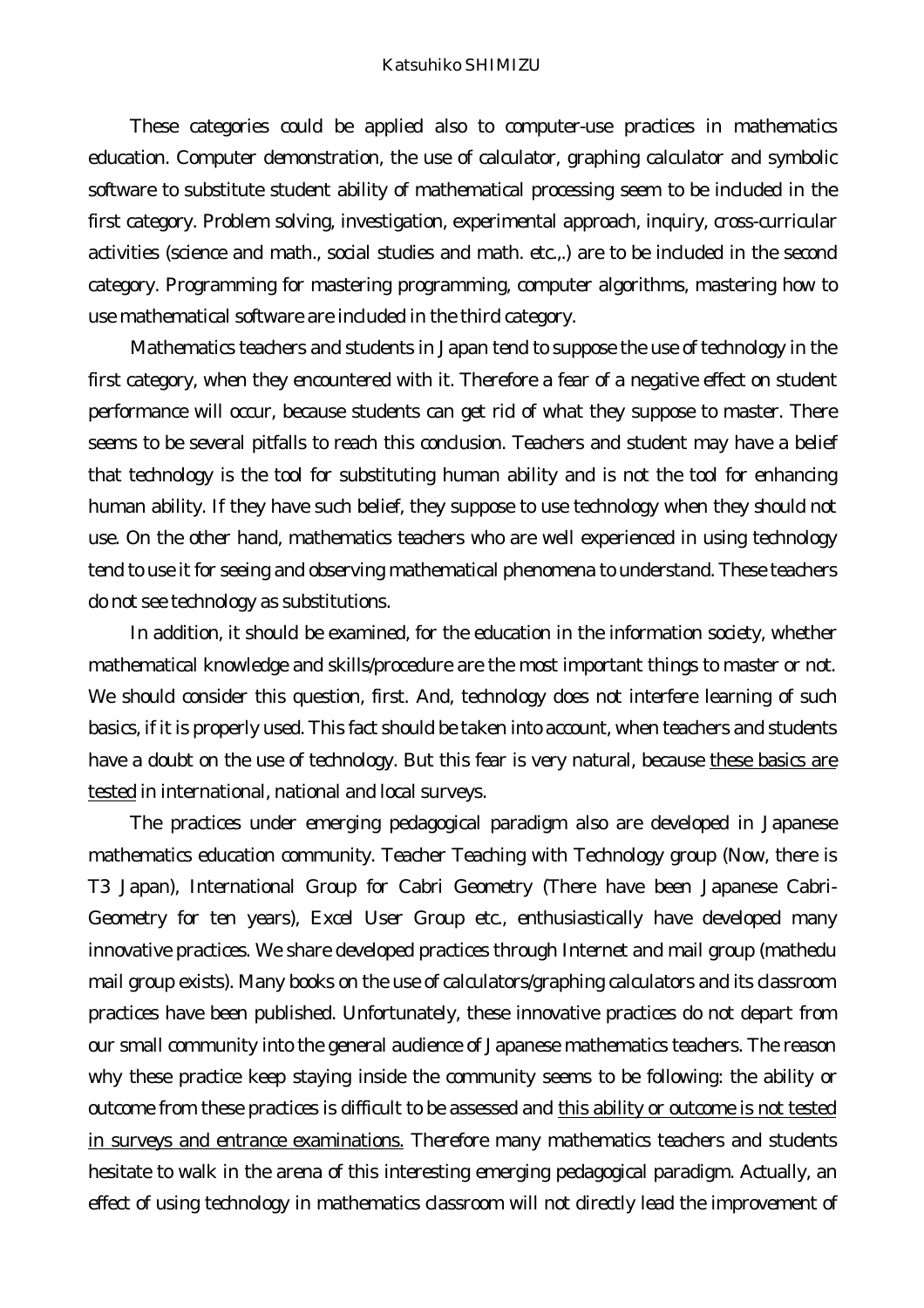students' achievement, because the test and survey items focus mainly on what technology can do. Also the real effect of using technology is to provide students opportunities to explore mathematics be themselves and therefore to understand ideas and structures behind mathematics concepts and procedures.

The practices under computer literacy paradigm are also observed in some mathematics classroom and computer classrooms. Especially, the introduction of comprehensive study hours (three hours per week in each level) in the next curriculum implemented in 2002 will enhance an opportunity of this kind of practice. But a doubt exists also on this paradigm. Many mathematician and teachers think mathematics and informatics/computer literacy are different and should not be taught/learned at the same time. This conception on the relation between mathematics and informatics/computer literacy is the most serious obstacle, when teachers think of introducing the practice under this pedagogical paradigm. Mathematics and Informatics (the science of computers) seem to have overlapping content among them. Many mathematicians and computer scientist would agree this overlap. On the other hand, when the issue goes into the education of mathematics and informatics, educators of mathematics and informatics, especially mathematics educators, try to differentiate the education of mathematics and the education of informatics. This tendency seems to prevent an introduction of third paradigm into mathematics classrooms.

### **Conclusion**

As described just above, there is an obstacle existing in each paradigm for its implementation. The reasons have been identified in this paper mainly concerned belief and conception of the use of technology and its prospective merits. Misunderstanding and lack of understanding in belief and conception in mathematics education might be the major obstacles for introducing use of technology into Japanese mathematics education. This will be the same in mathematics education of other countries. The course of study, hardware equipment and good software cannot overcome this difficulty. Only good models of mathematics teaching with technology will be the powerful tool to change this situation.

The question "Does Technology Make a Difference in Students Performance?" should be answered not only from superficial achievement change, but also from these pedagogical paradigms beneath the sea. When we can deal with these obstacles against the paradigms properly, and answer this question appropriately, the real and positive impact will realize, when we have provided good teaching models.